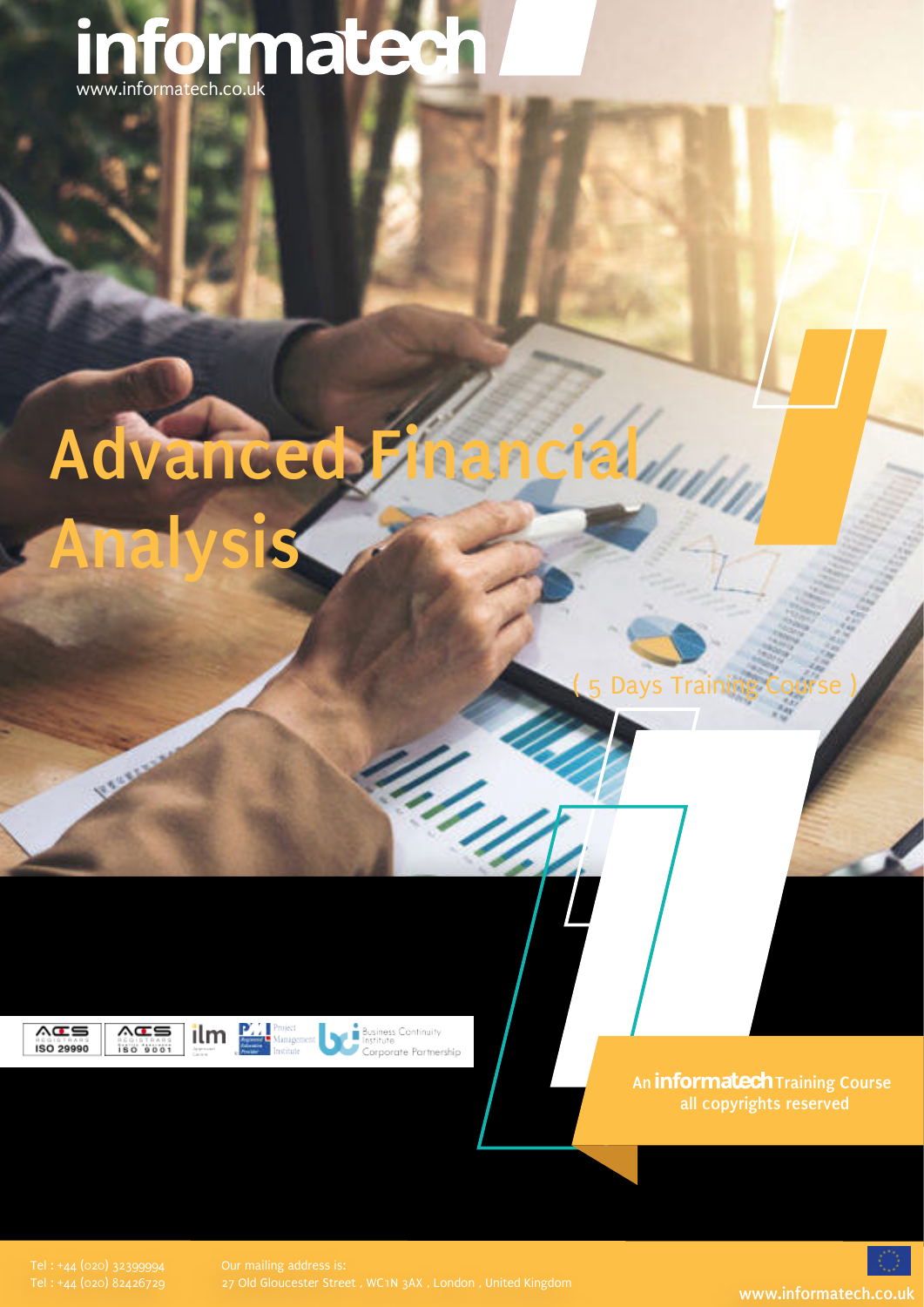

#### Why Attend

This course brings together the key elements of financial statement analysis to help participants improve their financial analysis skills, enable them to ask the right questions, see the real risks facing businesses and investors, feel more confident in their ability to comment on business activities and performance and analyze financial health for management. These skills and the required technical knowledge will be put into practice throughout the course using interactive examples and case studies, putting theory and technique into context.

#### Course Methodology

The course uses a mix of interactive techniques, such as brief presentations by the consultant, group exercises and case studies using Excel to apply knowledge acquired throughout the course, followed by participants' presentations of the results.

Course Objectives

By the end of the course, participants will be able to:

List and differentiate between the important components of basic financial statements Explain financial statements' ratios and formulate Excel sheets and graphs for financial statements analysis Illustrate creative accounting schemes and critique the validity of accounting rules used Assess the quality of financial reports and evaluate quality of earnings and cash flows reported Analyze the financial position and performance of a company over a period of time and draw conclusions regarding its sustainability

#### Target Audience

Chief accountants, accounting managers, senior accountants, finance directors, finance managers, financial analysts, financial controllers, financial accounts managers, heads of finance departments, credit controllers, corporate financiers, credit risk analysts, bankers, and relationship managers.

#### Target Competencies

Understanding financial statements Reading annual reports Processing financial data Financial analysis Credit analysis Risk management Criticizing financial reporting standards used Applying professional skepticism Identifying financial fraud